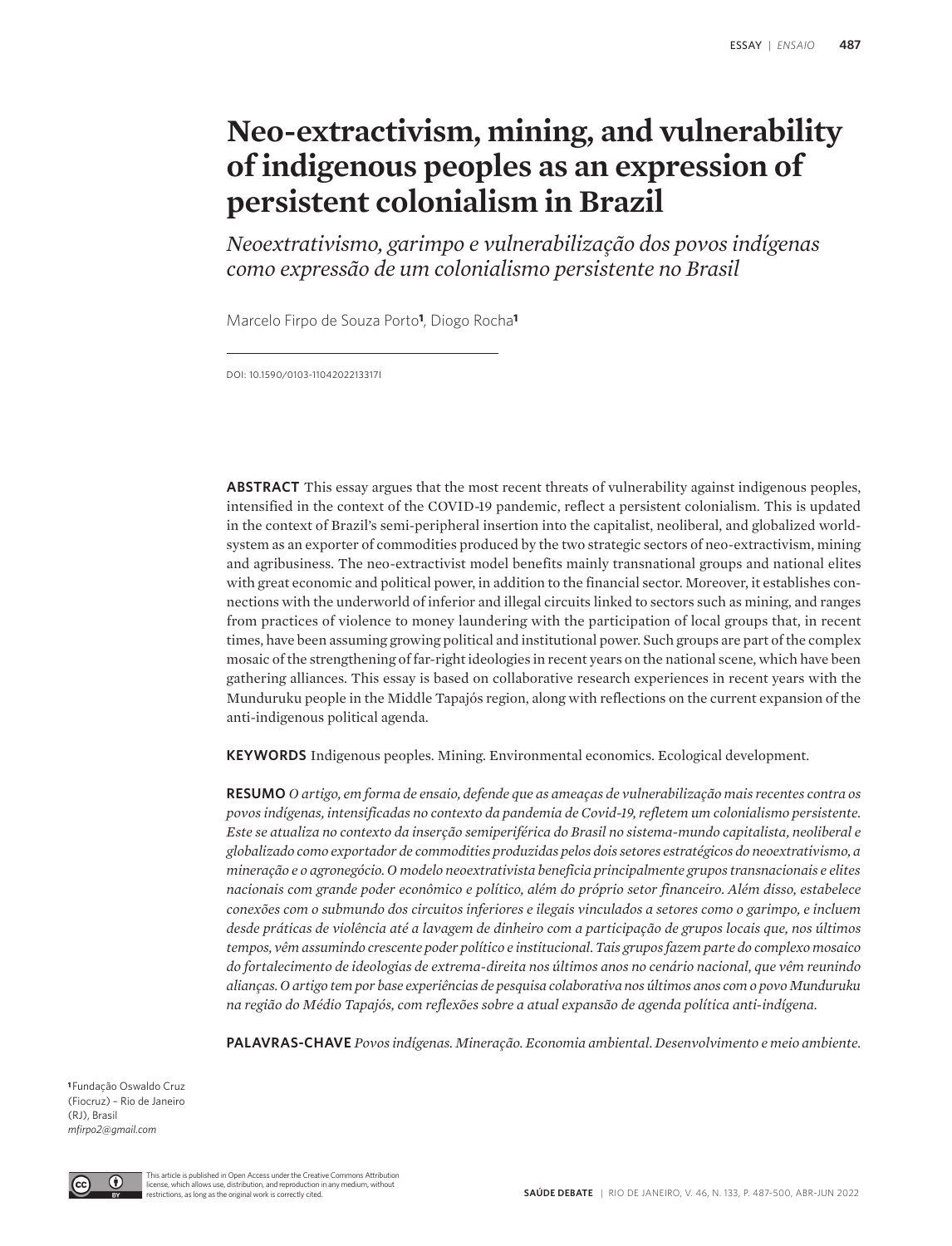#### **Introduction: neoextractivism and gold mining as expressions of persistent colonialism**

This essay presents a trajectory in recent years of the authors' research and reflections on the threats posed to the indigenous peoples in Brazil in the past decades, in view of the neo-extractivist development model based on economic sectors as mining and agribusiness. Our main argument is that the most recent vulnerability processes, intensified during COVID-19 pandemic, reflect the existence of a persistent colonialism updated in the context of the semi-peripheral insertion of Brazil in the capitalist, neoliberal and globalized world-system**1**, which is expressed in the development model.

This model simultaneously intensifies the exploitation of labor and common goods, which in the hegemonic techno-political discourse are reduced to the category of 'natural resources', with the export of mineral (e.g., ore/steel and gold) and agricultural (e.g., soy and animal protein) commodities. It benefits mainly transnational groups and national elites, besides the financial sector that funds it and takes advantage of the intense and increasingly unregulated capital flows. Furthermore, the connections with the underworld of lower and illegal circuits (by means of illegal mining prospection networks) ranges from practices of violence to money laundering with the participation of local groups, which in recent times have been acquiring growing political and institutional power. Such groups are part of a complex mosaic of far-right ideologies that in the past years have been gaining strength and gathering alliances in the national scene.

Our central argument is that neo-extractivism and its articulation both with neoliberal and farright groups create important hindrances for the construction of more sovereign, democratic, inclusive, sustainable, and healthier alternatives for economic and social development in Brazil and Latin America. We believe that there is a deep connection in local, national and global scales

between the current Brazilian development model, the ecosystemic degradation of biomes, as the Amazonian and the Cerrado, and the violation of human and constitutional rights of traditional peoples and communities and peasants, as well as peripheral urban workers. The vulnerability processes of the indigenous peoples, manifested in legal setbacks, fragilization of public policies, violence, and health problems have been aggravated in the current COVID-19 pandemic, but in order to be understood they must be related to the neo-extractivist model.

Our conceptual framework is based on three interdisciplinary fields of knowledge: collective health, political ecology, and the post-colonial approaches, especially the Epistemologies of the South**2,3**. In our theoretical perspective, the various current global crises are part of a broader civilizatory crisis of the Eurocentric modernity. Such crises involve the limits of the State, law and science that compose the three strategic axes of social emancipation achievement pursued by the Eurocentred modernity in the past centuries, through either the liberal utopia and the constitution of capitalist markets, or the socialist utopia and the idea of reformist or revolutionary construction processes of a communist society.

For the analysis of this complex picture, we have been studying in an integrated way four dimensions of (in)justice: social, sanitary, environmental, and cognitive. The two first dimensions are well known in the field of collective health; the environmental injustices have been aggravated by the degradation of ecosystems associated to the dissemination of several global ecological risks, such as pollution and climate changes, and the processes of (de)territorialization related to the development model. The intersection of social and environmental injustices leads to certain territories, groups and social classes being the first to suffer, and more intensely, the negative consequences of economic development. More than being vulnerable, these groups are made vulnerable through historical processes that are superimposed onto colonialism, structural racism, social inequalities from dependent capitalism, and environmental risks.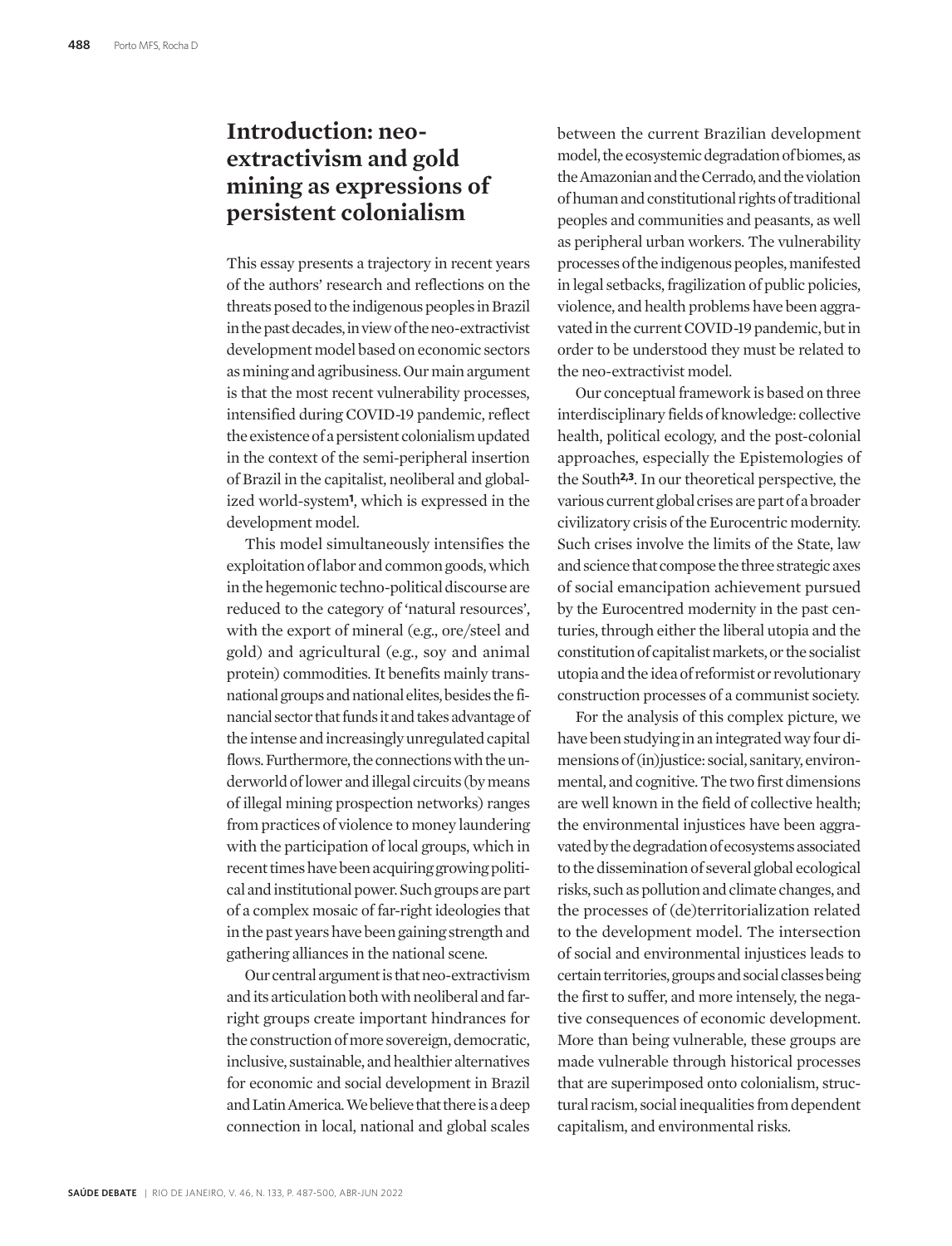As to cognitive (in) justice, especially important to understand the persistence of violence against the indigenous peoples, it is a central concept of the Epistemologies of the South. It analyzes the struggles for social emancipation in the Global South drawing on the ontological and epistemic dimensions often disregarded in critical approaches on social emancipation. The search for cognitive justice requires understanding the social, sanitary, and environmental justices involving traditional peoples and communities, beyond capitalist exploitation and developmentist alternatives, with redistributive and sustainable policies. Cognitive justice brings to the fore existential dimensions related to alternative conceptions of economic development, labor, nature, health, and spirituality, among others. In several countries and multicultural regions of the Global South, especially in Latin American countries as Ecuador, Bolivia, and more recently Chile, most indigenous peoples have been inscribing in the political panorama other ways of conceiving the world and society; hence, they are tensioning a sort of democracy that incorporates knowledge, skills and experiences historically undervalued by the colonial States.

Social transformation and emancipatory health promotion, therefore, require intercultural and interdisciplinary dialogues involving the interaction of knowledge, experiences and practices originating both from science and from ancestral and traditional systems. This is a precondition for, beyond avoiding violence, overcoming radical exclusions and being able to recognize the contribution of the indigenous wisdom to surmount the numerous ongoing crises, in the direction of the necessary civilizatory transition to post-capitalist and post-colonial societies.

To advance in this discussion, during the past years we have been carrying out collaborative studies and dialogues with the Munduruku people in the Middle Tapajós region, in a context of resistance in face of the threats produced by gold prospection activities. Especially, the effects of mercury contamination and infrastructure expansion, such as the waterway and road corridor for the transportation of soy and corn produced

in the Center-West and North regions. With the start of COVID-19 pandemic, since 2020 we have articulated our analyses with this severe health problem. A first contribution in this sense was a report published by Fiocruz COVID-19 Observatory**4**. The present essay is largely based on this report, with the contribution of ongoing research with the Munduruku people.

The remaining of the essay is organized in the following topics: we discuss the maintenance of a historical pattern of colonialism and subalternity of the Brazilian society concerning the traditional peoples, as the indigenous and those of African descent. Provocatively, and related to the theme of gold prospection, we denominate gold-standard the history of radical exclusions in the Brazilian society: a white society, of European descent, educated drawing on the knowledge of western linguistic and cultural references, seeing the world from the perspective of the Global North, i.e., from the colonizer's viewpoint, so-called economically liberal (though State and private initiative perform in an increasingly articulated way), but conservative in behavior, and which is silent about and ashamed of its Amerindian and African roots. This pattern, in the recent years of neoliberalism and neo-extractivism, has been intensifying a political anti-indigenous policy. There have been innumerous institutional and legislative setbacks, which include enabling the exploitation of Indigenous Lands (Terras Indígenas ‒ TI) and the Milestone (Marco Temporal) thesis that is under discussion at the Supreme Federal Court (Supremo Tribunal Federal ‒ STF).

Next, we discuss how the expansion of mining, gold prospection and effects of the neo-extractivist development model express the continuity and aggravation of persistent colonialism in the Brazilian indigenist policy. This is illustrated in the following topic, with the presentation of the case of the Munduruku people in the Tapajós region, in the state of Pará (PA). This people has been suffering with innumerous effects of gold prospection in the region, including recent violence surges and life threats against their leaders. We conclude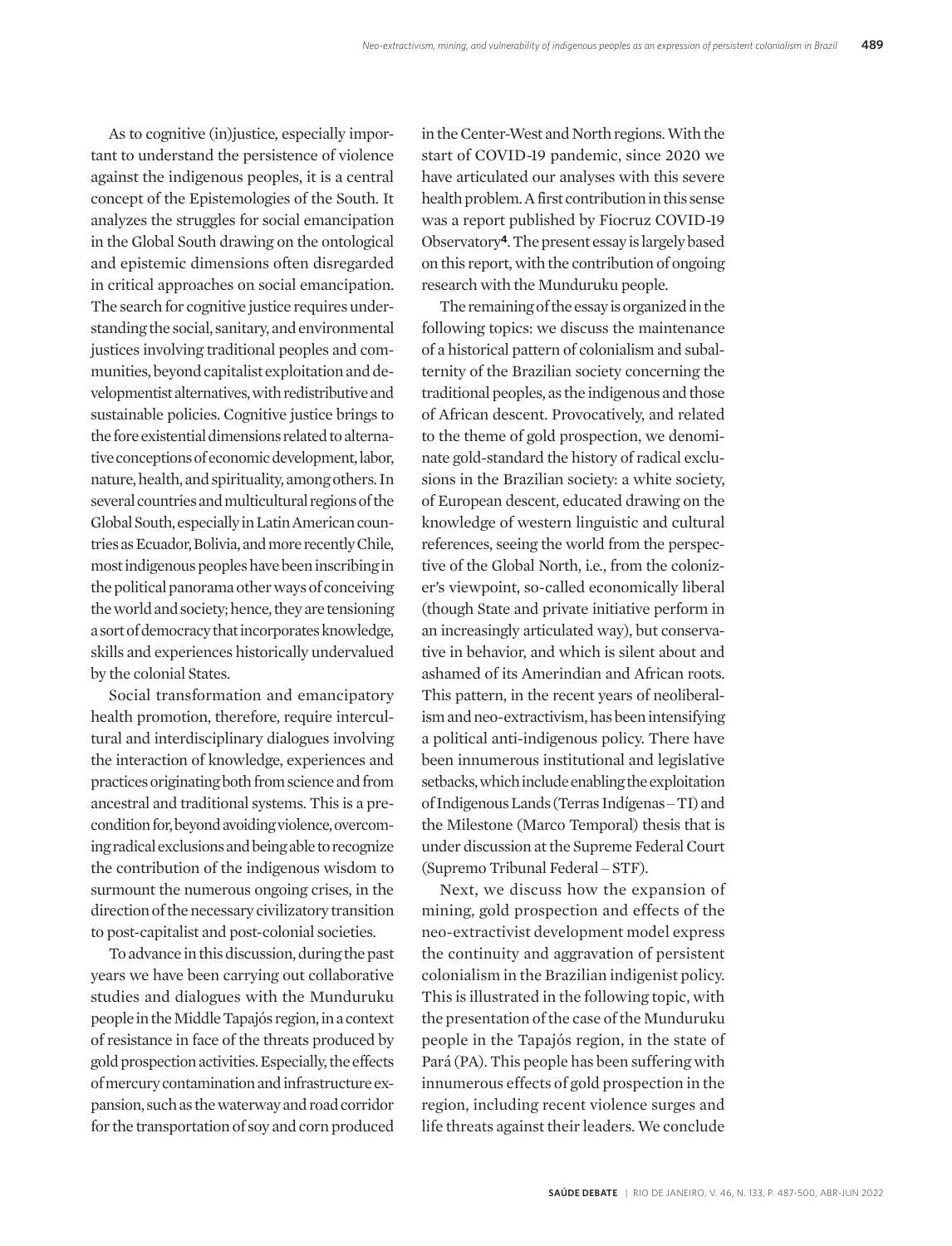this essay with some reflections on the strategic importance of the defense of health and of the indigenous territories for the future of democracy, environmental sustainability, and the necessary civilizatory transition. We believe that the change from the neo-extractivist development model will need the deepening of interdisciplinary and intercultural dialogue between academia, social movements, and the entire Brazilian society with the indigenous peoples' social struggles.

## **The political antiindigenous agenda and recent setbacks during COVID-19 pandemic**

For the Epistemologies of the South, the end of the colonial regime did not imply the end of colonialism**3**. This is articulated with two other axes of domination and oppression of modernity, i.e., capitalism and patriarchalism, whose consequences mark the relations between the Brazilian society and the groups that originally inhabited the territory currently called Brazil, but who are placed in a subaltern position and are discriminated for their ethnical and racial characteristics. Because they are distant from what we have named the Brazilian society's gold-standard, the indigenous peoples and those of African descent, besides the peasants, become more vulnerable to innumerous types of violations of their fundamental rights, and therefore must carry out social struggles more vigorously, seeking to have them be respected.

In the past decades, the logics of radical exclusion, violence, and subalternity have been accentuated by the neo-extractivist model pushed by sectors such as mining and agribusiness, and infrastructure construction, such as hydroelectric plants, roads, waterways and ports. It is in this context that neo-extractivism can be understood as the development model inserted in a subaltern way in the international economy, based on the appropriation of natural resources and supported by little diversified productive networks. However, currently the transits are not only in the form of merchandize but also financial assets, because in the merchandise and future markets are traded both present extractions and those that will be performed in the future, i.e., there is also speculation about the capacity of multinational economic groups to impose their interests over the territories**5**.

Due to the speed of changes in the expectations and pressure over corporations and governments, neo-extractivism intensifies environmental degradation and makes even more vulnerable the peoples who live with and depend on nature. As the workers living in precarious conditions in urban peripheries without sanitation, proper dwelling and adequate transport, and as the health professionals, these peoples and social groups are especially vulnerable to various health risks, including COVID-19 pandemic**4**.

Regarding the present pandemic and the indigenous peoples, recent studies indicate their greater vulnerability**6**. Organizations of indigenists, environmentalists, human rights, public health, religious, and even Public Prosecutors have made a stand on the urgency for national coordination of measures to avoid the expansion of the epidemic and its more severe and short-term consequences. However, some measures were partially implemented under the civil society's strong pressure, and to some extent acknowledged by the STF. In face of the institutional fragility, several measures are being autonomously implemented by indigenous organizations, such as the Articulation of Indigenous Peoples of Brazil (Articulação dos Povos Indígenas do Brasil ‒ Apib) in partnership with universities and non-governmental organizations. They have been responsible for the creation of networks of health protection, surveillance and care that seek to integrate popular and techno-scientific practices.

These disputes acquire a political-ideological character when the presidency of the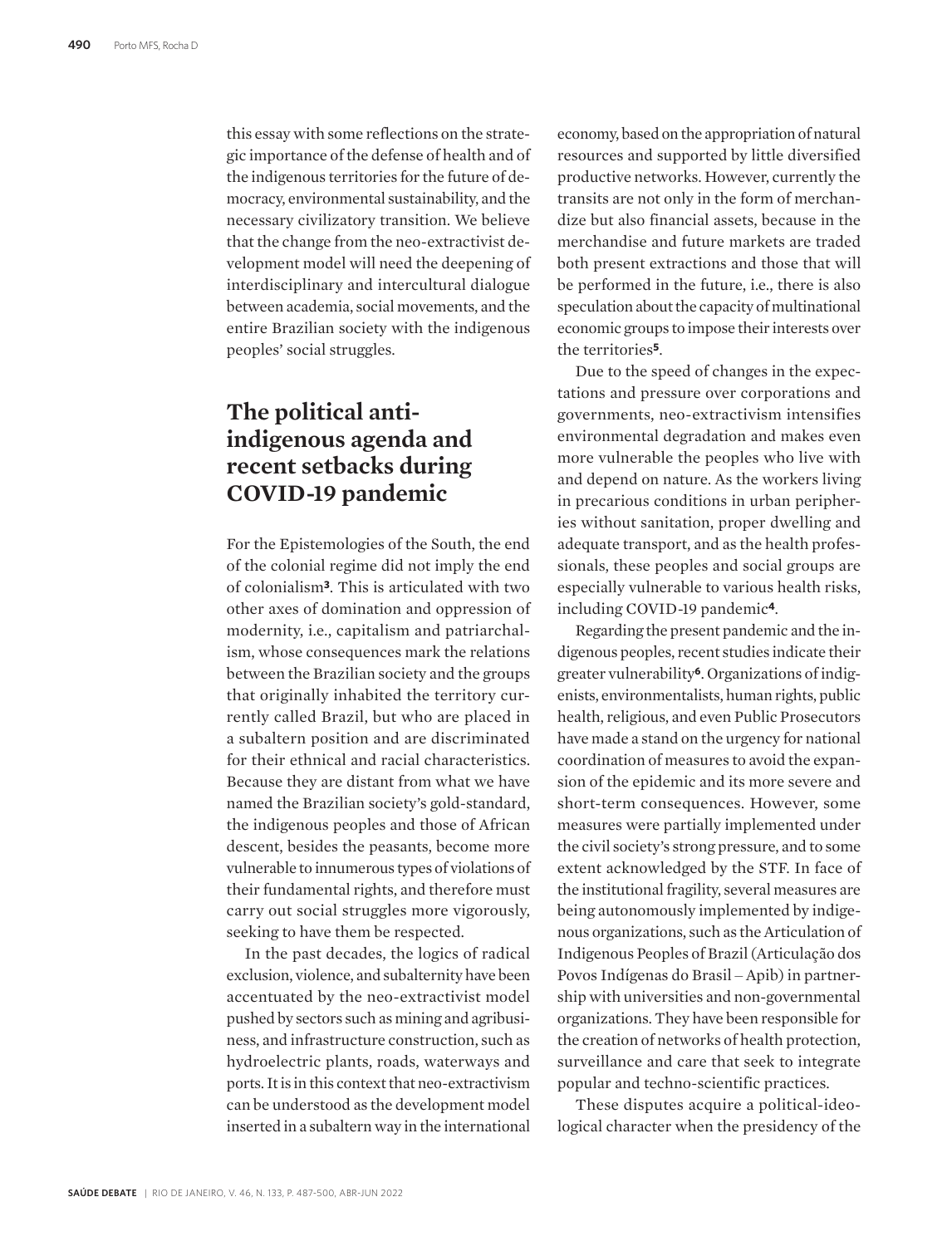Republic, the National Congress and sectors of the Judiciary are not capable of establishing and coordinating a minimum agenda of action. Hence, there is the confluence of various factors that expand the vulnerability of the Brazilian indigenous peoples to COVID-19 and other processes that threaten their lives.

After the 1988 Federal Constitution, several pressures continued to threaten the rights conquered by the traditional peoples and communities. The attempts to enable mining and gold prospection activities in the indigenous territories had as landmark a lawsuit filed by deputies and senators of the State of Roraima (RR) to suspend a homologation ordinance signed by the then President Luiz Inácio Lula da Silva in April 2005. It created an area of 1.7 million hectares destined to the exclusive usufruct of the Wapixana, Ingaricó, Macuxi, Patamona and Taurepangue peoples, under the denomination of Raposa Serra do Sol Indigenous Land (TI Raposa Serra do Sol), and the demarcation affected mainly rice producers.

At that time, the STF specified 19 conditions that defined the bases for the legitimacy of the demarcation process and one of them had especial relevance, the so-called Milestone thesis, which established that the indigenous peoples should have been on the territory under dispute on the date of the 1988 Federal Constitution promulgation**4**. Although the STF had stated that this would not be a binding decision, i.e., that it would only be applicable to that specific case, it was appropriated by other institutions of the State of Roraima and is being used as a pretext to deny the demarcation of indigenous lands of peoples who throughout history have been expelled or compulsorily transferred from their traditional territories. This interpretation was recently assumed by the Attorney General's Office Opinion 000/2017, that established the Milestone thesis as a parameter to be followed by the National Indian Foundation (Fundação Nacional do Índio ‒ Funai) in all demarcation processes thereafter. This position was questioned both

by the Federal Public Prosecutor's Office and the indigenous movement together with indigenist partners, having been interpreted as a concession of the then President Michel Temer to the interests of agribusiness and mining. STF Minister Edson Fachin suspended the effects of the opinion on May 7, 2020 through an injunction order; soon, the STF will decide about the Milestone thesis, which has been mobilizing various manifestations of the indigenous organizations and their partners.

Since then, other threats to the fundamental rights of the indigenous peoples have arisen. Besides the daily struggle for survival in the context of the greatest sanitary threat of this century, the indigenous peoples are also mobilized around the Bill of Law No 191/2020 (Projeto de Lei No 191/2020 ‒ PL) proposed by the government of President Jair Bolsonaro, who has been taking actions with the purpose of deconstructing the indigenist territorial policy in force. Already in the first month after his administration's inauguration, he published a provisional measure on the reorganization of the Executive Branch that transferred Funai to the Ministry of Agriculture – a ministry that has historically favored agribusiness. The National Congress vetoed this action, which was later suspended by STF. However, attempts have continued to submit the indigenous territories to the agribusiness logic. This occurred at the opening of the United Nations General Assembly held in September 2019, when President Jair Bolsonaro gave space to supposedly 'indigenous farmers' not recognized by peers in the indigenous movement as leaders of their peoples.

Among the main criticism against the PL 191/2020 is the fact that it excludes from the list of TIs all those that are still at some stage of the administrative demarcation process and, therefore, have not been homologated yet. This is in consonance with the recent Funai Normative Instruction No 9/2020 (Instrução Normativa No 9/2020 ‒ IN), which also restricts TI categories to those already homologated for the emission of declaration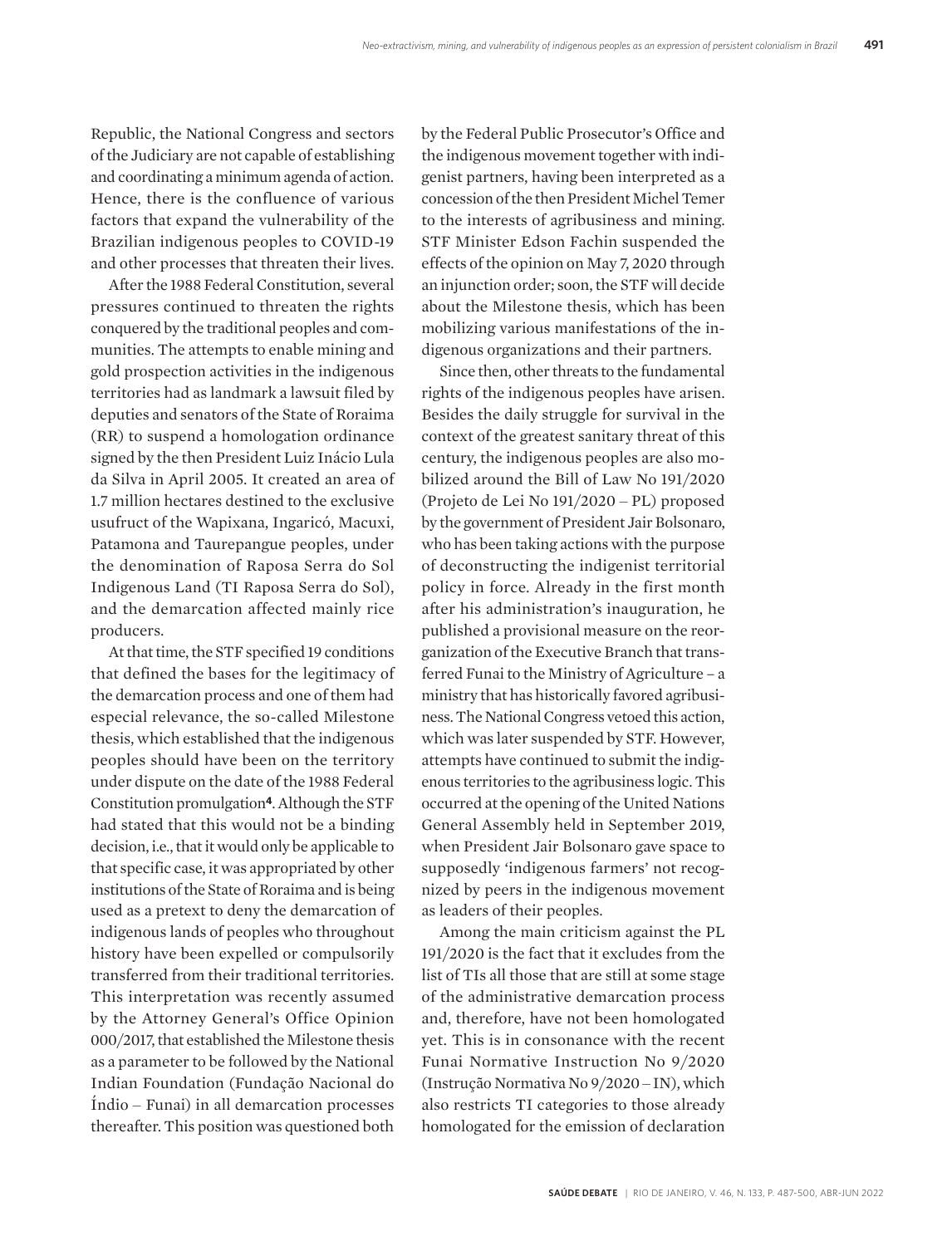of boundaries and in response to official consultations about the existence or not of TI in a certain area. The PL reduces even further the rights of indigenous peoples by permitting in their territories mining, gold prospection, agriculture using transgenics, and constructions for hydroelectric uses. If this law is approved, it will actually transfer to the Executive branch the National Congress' constitutional prerogative to authorize mining and gold prospection in TIs. It will also prevent the indigenous peoples' power of veto over these issues, limiting the consultation to a formal process of compensation negotiation. The PL also presumes the immediate authorization of all mining requests made previously to the TIs homologation. According to the Socio-Environmental Institute (Instituto Socioambiental ‒ ISA), this would directly affect 237 TIs (175 not homologated and 62 homologated) over which there are 3,843 requests for prospection and mining at the National Mining Agency (Agência Nacional de Mineração ‒ ANM). At a first moment, about 25 indigenous groups in voluntary isolation or of recent contact would also be affected.

Besides the effects of PL 191/2020 and IN/ Funai/9/2020, which most directly benefit the interests of miners and gold prospectors, presently the indigenous peoples face another important attempt to flexibilize their territorial rights, namely the Provisional Measure No 910/2019. It aims to 'modify the legal systematics concerning land regularization of the occupations in land situated in areas belonging to the State'. This measure was not voted and was substituted by PL No 2633/20, which was approved by the House of Representatives on August 3, 2021, and awaits the appreciation of the Federal Senate. The PL No 2633/20 expands the size of State lands that can be regularized without previous inspection of the National Institute of Colonization and Agrarian Reform (Instituto Nacional de Colonização e Reforma Agrária ‒ Incra). The agribusiness representatives in the National Congress name it the 'PL of Land

Regularization', whereas environmentalists, social movements and indigenous peoples name it the 'PL of Land Grabbing'. At the time of the closure of this article, it awaited to be voted by the Federal Senate.

This project, as well as the provisional measure that preceded it, was considered by the Federal Public Prosecutor's Office as a 'stimulus to public land grabbing' with the potential to expand deforestation, intensify rural territorial conflicts, and hamper even further the agrarian reform policy in Brazil. According to several entities, despite the evident unconstitutionality of the PL, its approval by the National Congress would enable Incra to issue titles for areas currently in the process of demarcation, thus consolidating an agenda that is anti-indigenous, as well against other vulnerable groups, such as *quilombolas*, traditional communities and peasants.

The situation is even further aggravated due to the increasing fragilization of governmental agencies working in the indigenous territories, as Funai, the Brazilian Institute of Environment and Renewable Natural Resources (Instituto Brasileiro de Meio Ambiente e Recursos Naturais Renováveis ‒ Ibama), and even the Special Secretariat of Indigenous Health (Secretaria Especial de Saúde Indígena - Sesai). The Apib and other civil society organizations have been denouncing this process, occurring precisely during COVID-19 pandemic, when resources are needed to enable the institutions to effectively work on the care of the indigenous populations. These peoples are threatened both by COVID-19 and other pre-existing diseases like malaria, but also by other health problems resulting from the exposure to sub-products of gold prospection and mining, especially the chronic mercury intoxication.

Mining and gold prospection in indigenous territories are not legalized yet, but only due to the lack of the necessary regulation, although it is presumed in the Federal Constitution. The PL 191/2020, which intends to do so, considers the licensing of these activities in TIs as an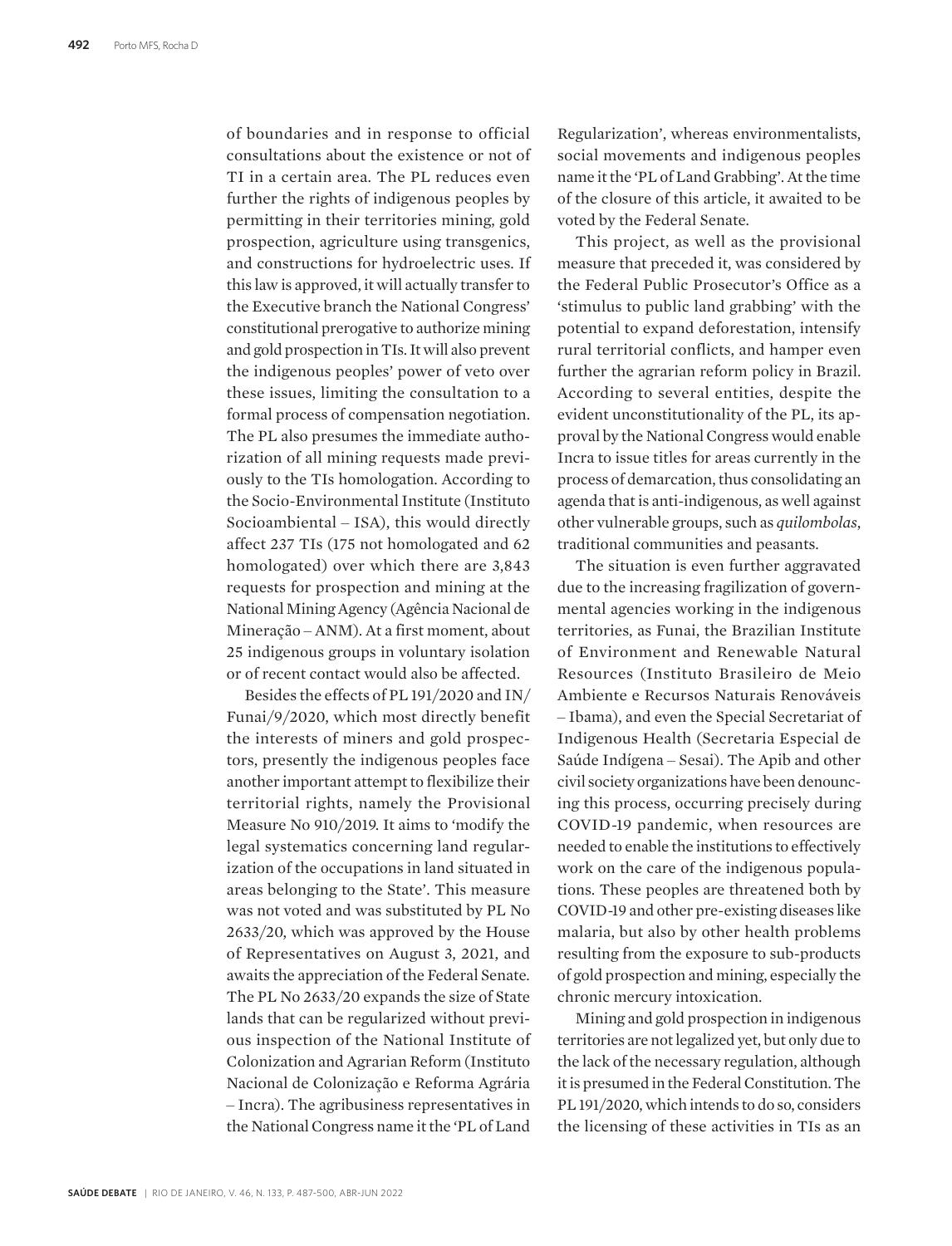exclusive prerogative of the State. In this way, it alienates the indigenous peoples from their right to previous, free and informed consultation as presumed in the International Labor Organization (ILO) Convention 169, currently incorporated in the Brazilian legal system. This turns the indigenous peoples vulnerable in times of economic and social crises, making them assume the costs of development that is said to be necessary to create jobs and generate income for the entire national society, at the same time as there is no serious debate on the alternatives for a more sustainable and socially fair development.

Mining and gold prospection affect the indigenous territories not only through direct impacts related to the loss of territory, deforestation, water pollution, decrease or degradation of agricultural land, or the decrease of the variety and availability of wild animals and other resources of the forest, fields and water sources, important in their diet and health self-care. Those activities also propel several others that are necessary for their maintenance, such as civil construction, generation and transmission of electric energy, mining transport system (e.g., ore pipeline, railways and waterways), manufacturing industry (e.g., steel industry), and export infrastructure (e.g., ports and port complexes). All these enterprises intensify the impacts on the territories situated in the areas of direct influence of mines, and on the territories of indigenous peoples and traditional communities, many of them located thousands of kilometers away from where the ore is extracted.

In the case of gold prospection, the exploitation activities articulate with other informal economies, often marginal and illegal, named by Milton Santos as lower circuits of capitalism**7**. These activities aggravate the processes of vulnerabilization and violence related to the extraction and commerce of gold and involve firearms, drugs and prostitution. Furthermore, mercury is a highly toxic metal used in the process of gold concentration, which contaminates rivers and fish, hence the indigenous

and riverside populations. The mercury used in gold prospection is from foreign origin and is bought mostly illegally, thus not complying with the Minamata Convention on Mercury, of which Brazil is a signatory**8**.

Therefore, the perspective of allowing these activities inside the indigenous territories may have effects that update the colonial policies of extermination, which the entire legal system elaborated during the past century sought to avoid. If today the indigenous peoples have reached a precarious legal balance with the indigenist legislation in force, which grants rights whose effectiveness is greatly hampered, flexibilizing this legislation in the benefit of the broader society, especially the economic groups that maintain the neo-extractivism, is a strong threat to the way of life and means of subsistence of the indigenous peoples.

### **The case of the Munduruku of Tapajós: conflicts and threats related to gold prospection**

The territorial conflicts presently lived by the Munduruku people in the basin of the Tapajós River, in the state of Pará, especially those concerning gold prospection, are significant examples of how the activities related to the developmentist and neo-extractivist model undermine the indigenous daily life structure. The first element to be considered in this type of conflict is the way the various agents who interact in a given geographic space see it.

For the Munduruku, the Tapajós is simultaneously a territory and an inheritance bequeathed to them by *Karosakayban*, a fundamental divinity of their cosmovision. On the other hand, for the Brazilian State, the Tapajós is the main river in a hydrographic basin, the Tapajós-Teles Pires, which begins in Sorriso, state of Mato Grosso (MT), and has its mouth at the Amazon River, nearby the town of Santarém, state of Pará (PA). For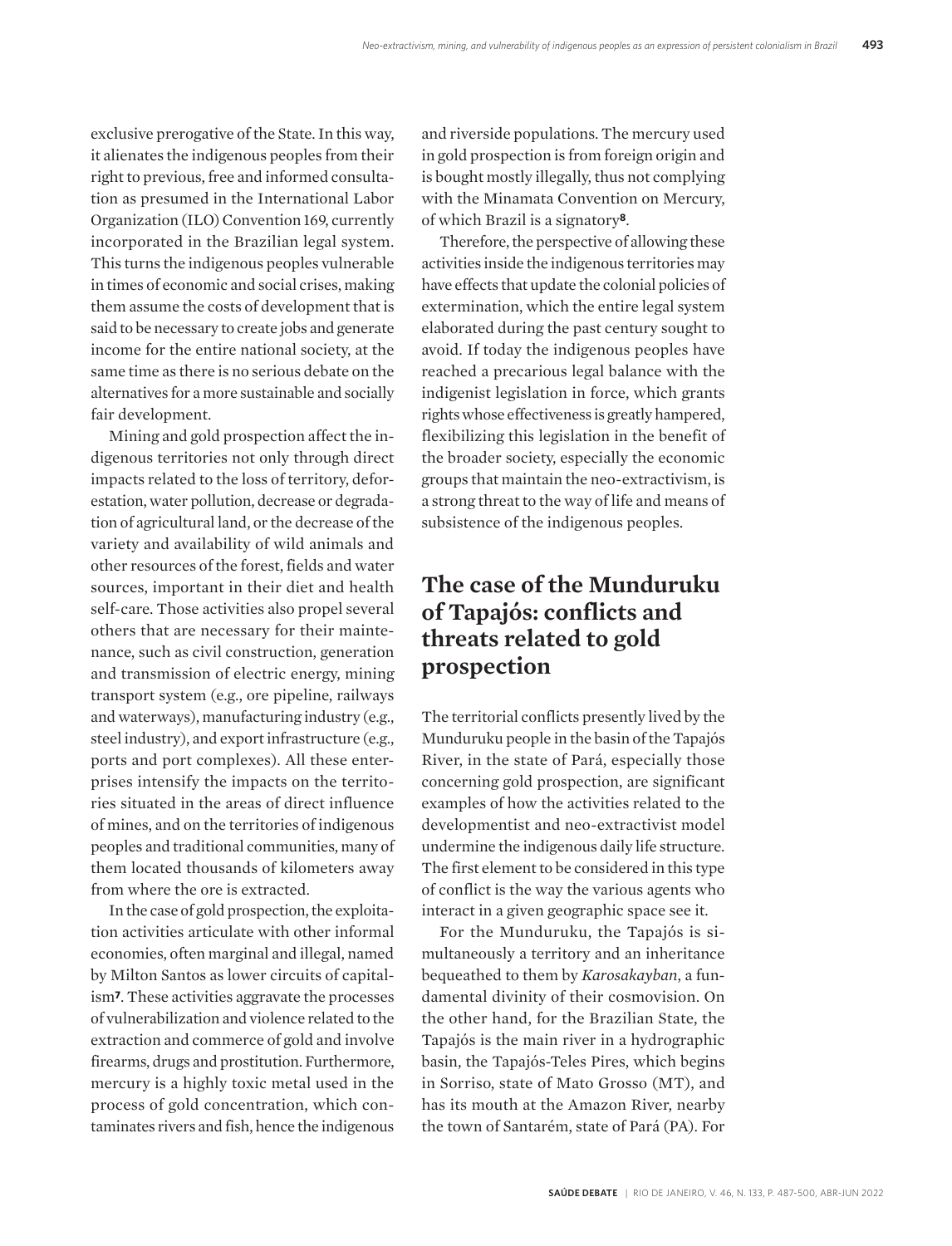several economic actors, water is seen as a natural resource, potential basis for hydroelectric plants and navigation means with the implantation of a waterway, and as part of the so-called Mineral Province of Tapajós (Província Mineral do Tapajós ‒ PMT), an auriferous area of approximately 100 thousand square kilometers considered as one of the largest submersed gold-fields in the world**9**.

The same river can be a fundamental part of the way of life of a given people, irreplaceable by any other due to its cosmological and sacred character, or solely a source of wealth and natural resources for firms and corporations, with the support of the modern State in the structuring of development. Wealth extracted from it is turned into commodities, reserve value or exchange value in international markets under the world-system's central countries hegemony**1**.

The Munduruku people tend to identify as their opponents in the conflicts the most visible agents in the territory, i.e., gold prospectors, firms in the gold prospection chain seated in towns like Itaituba and Jacareacanga (PA), and even the Brazilian State. This one systematically assumes the role of tutelary, intermediation and regulation of interests of economic development projects, or still by omission in the surveillance of gold prospection, especially the illegal activity. However, the activity of gold prospection only becomes economically viable when there are global exchange circuits that articulate different scales of higher and legal economic gold circuits with lower circuits, often illegal. Those are complex dynamics, not much visible on the local level where the gold prospection is performed, and this hinders the Munduruku people's capacity to influence decision-making processes that affect them.

Occasional and strategic alliances with national and international academic groups and ecological movements help to prevent the continuity of certain enterprises, such as the São Luiz do Tapajós Hydroelectric Plant, or amplify the denounces of the Munduruku people. However, they have little influence over the international gold market, with its prices defined by economic macro-determinants, many of them made invisible by the way they operate and integrate with the lower circuits, ignoring the fate of Amazonian peoples and ecosystems.

These multiple scales of the environmental conflict and the hindrances the Munduruku people face to act beyond the nearest territorial scale turns the effects of their actions also limited, at the most, to the national arenas of decision. Occasionally, they make incursions to the country's capital Brasília, where they join other peoples in strategic moments of discussion of territorial legislation (as the Milestone thesis), environmental legislation or gold prospection regulation. On the other hand, Brazil has limited influence over the definition of global rules of mineral markets, although it possesses some of the largest world reserves and is an important player in this market. It is a different position from that of the oil market, because the Organization of the Petroleum Exporting Countries (OPEC) operates as an active pressure agent. In the case of the gold market and other commodities, the most powerful consumer countries are hegemonic in price definition, stimulating the competition between producer countries.

The lack of sovereignty is a persistent paradox in societies that are wealthy in certain commodities, but are subaltern for being inserted as peripheral in the capitalist world-system, also characterized as dependent capitalism**10**. Due to their low technological and social development, besides their colonial inheritance, such countries must import other essential goods, including food, which drives them to successive economic and social crises resulting from periodical fluctuation of international rates of those commodities. This was a strong characteristic of the Brazilian economy during the colonial and post-independence periods until the mid-twentieth century, when the country started the industrialization process with some margin for less dependent developmentist policies.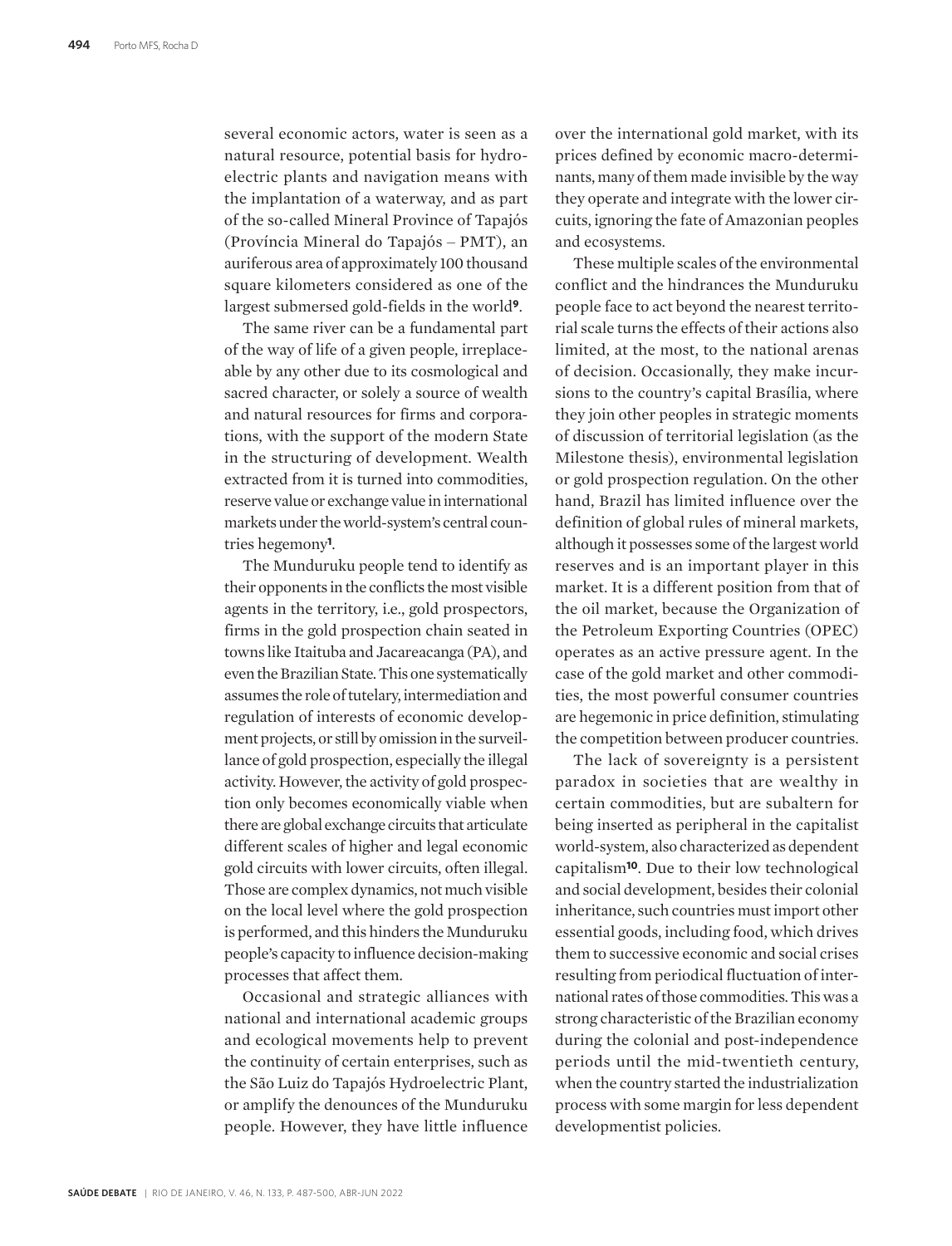With the expansion of the neo-extractivist model by the end of the twentieth century and its continuity in the present, there have been recent barriers to more autonomous strategies of progressive administrations, for example, the relation South-South and the insertion of Brazil in the Brics. This risk is increasingly present due to the current aggravation of the process of national de-industrialization, the iniquities of the international commerce of commodities, and the role of imperial action of the United States of America in the dispute of geopolitical control of the Americas in face of the Chinese growth. In this sense, the political and economic relevance of neo-extractivist key-sectors (agribusiness and mining) represents a huge challenge for the resumption of more sovereign and less dependent policies for Brazil and the entire Latin America.

In the case of the Munduruku territory, it is estimated that gold prospection already occurred since the early European colonization fronts initiated the explorations in the region in the sixteenth century. Although in the early periods it was an artisanal activity, with pans and manual resources, the gold prospection activities were intensified as from 1970, when new technologies were introduced, enabling its spatial expansion and the intensification of the extraction of gold powder. Since then, mercury became an essential element in this process. As important as the large vessels and heavy machinery currently used in gold prospection in the Tapajós region, this rare metal, which appears naturally in the liquid state, is easily aggregated to the gold powder, forming a composite named amalgam, which is later warmed up for the separation of gold. However, mercury is also a toxic metal for most living beings, including humans, as it accumulates on the animal fat after bioaccumulation and bio-magnification processes. The outcome is that animals who occupy the highest positions in the food chain, including indigenous and riverbank human groups, receive high doses of mercury through feeding mainly of fish, triggering health problems such

as neuropathies and liver disorders, besides impacts on child development**11**. Besides the communities that live alongside rivers, the gold prospectors themselves are contaminated during the work process, especially during the amalgam burn.

In general, the economy of gold prospection is structured in two very distinct classes. Gold prospectors are often poor or impoverished, and work informally. Differently from mining companies and legal gold commerce, gold prospectors are distant from the higher circuits of power and the formal gold market, which is fed by the lower and often illegal circuits. The horizon of the artisanal gold prospection is limited and sort-term for the prospectors, who are driven by the immediate subsistence of their families; but gold prospection maintains a political class formed by equipment owners, who hire the prospectors, negotiate prospection fronts and carry out the initial phase of gold commerce. This more powerful class of 'gold prospectors' involves local entrepreneurs with increasing expression in the region's political structure and even nationally**12**.

Therefore, the gold prospection workers, often natives of the indigenous peoples and riverbanks communities, end up subordinated to local entrepreneurs who finance and organize an activity that is increasingly mechanized and expensive. Dependent on technology such as bulldozers, vessels, fuel, mercury and other high-value inputs, local gold prospectors would hardly be able to pay with their own means**12**. Thus, while a large number of workers in the gold prospection activity are able to earn hardly enough for their own subsistence, there are firms and natural persons who illegally accumulate licenses and make significant profit, connecting local elites with the global gold market, using circuits that often involve illegal activities such as drug traffic, firearms, prostitution networks, and alcohol distribution. Therefore, on a local level, the neo-extractivism of gold prospection reproduces the inequalities and injustices that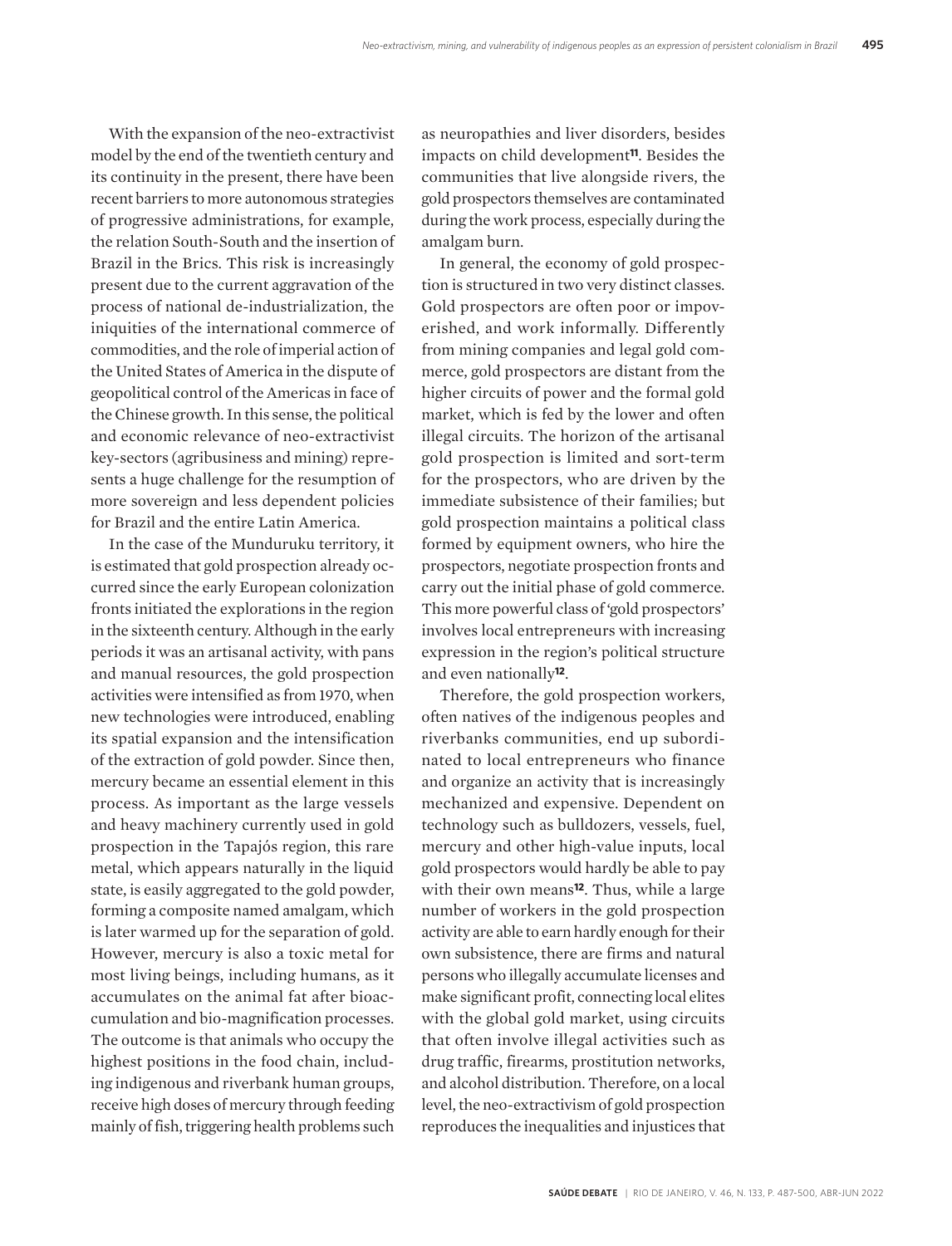characterize this market on a global level in the relationship between the countries involved, but it aggravates the aspects of violence and spoliation typical of the colonial pattern that persists and is re-updated.

The gold prospection economy is structured on the margins of the law and the formal economy, takes advantage of the social image of the gold prospector as a worker who serves his family and of gold prospection as an almost artisanal activity that can generate wealth on the short term, in a symbolic dimension of metals and precious stones exploitation. It was this perspective that in 1983 justified the creation of the Tapajós Gold Prospection Reserve (Reserva Garimpeira do Tapajós) by the Ministry of Mines and Energy (Ministério de Minas e Energia – MME). Although the activity is still intensive in the use of local labor, nowadays it corresponds increasingly less to this recurrent narrative. On the one hand, national and local political groups maintain it mobilized in order to legitimate the attempts of gold prospection regularization in TIs; on the other hand, the main beneficiaries of a possible approval of the various PLs would be the economic groups that are active in the region and mining multinationals such as Vale, AngloGold Ashanti and Kinross, giants of this market operating in several countries.

For this reason, although in the past many Munduruku were active in gold prospection, and presently some members of the ethnic group still take part in subaltern positions in the chain, as from the years 2000 they started to publicly denounce the impacts of the activity and of mercury in the TIs that had already been demarcated (Munduruku and Sai Cinza TIs, on the High Tapajós), but especially those that are in the process of demarcation (Indigenous Reserves Praia do Mangue and Praia do Índio, and Indigenous Lands Sawré Bapin, Sawré Jaybu and Sawré Muybu, on the Middle Tapajós).

A landmark of this struggle occurred in 2012, when the Munduruku held gold prospectors and workers of Funai, with the purpose of making pressure on the Brazilian government to recognize the problem**13**. Since then,

the strategies of action of the Munduruku on the theme have been multiplied and diversified, ranging from articulations with the Federal Public Prosecutor's Office in the state of Pará (Ministério Público Federal no Pará ‒ MPF/PA), to collaborative research projects with health institutions, such as Oswaldo Cruz Foundation (Fiocruz). Other projects involve archaeological research conducted by Munduruku students of the Universidade Federal do Oeste do Pará (Ufopa)**14** and the production of documentary films, such as the recent 'Fio da Meada', by the Brazilian filmmaker Silvio Tendler, with the co-scriptwriting by two researchers of the Núcleo Ecologias, Epistemologias e Promoção Emancipatória da Saúde (Neepes/Fiocruz).

On the other hand, such strategies of certain Munduruku groups to resist the gold prospection co-exist with other groups of the same ethnicity who maintain some level of agreement with gold prospectors. According to Sposati**11(46)**, there are villages in the municipality of Jacareacanga, on the High Tapajós, where the money from gold prospection, due to informal agreements with leaderships, financed

A house of support in Jacareacanga. Ensured the generation of energy for the village. [...]. The youth that studies outside the village was maintained with the monthly payment of gold prospection, and all that was of all the community.

Those different strategies of survival in face of the devastation caused by gold prospection, which range from agreements to direct actions against gold prospectors, including articulations with the State, the civil society and the media, cause tension in the daily life in the Munduruku territories because they establish areas of dispute, both intra-ethnical and inter-ethnical. In other words, they cause fraction in the necessary internal articulation at moments when the external pressure requires collaborative action. This does not mean that there is a radical separation between the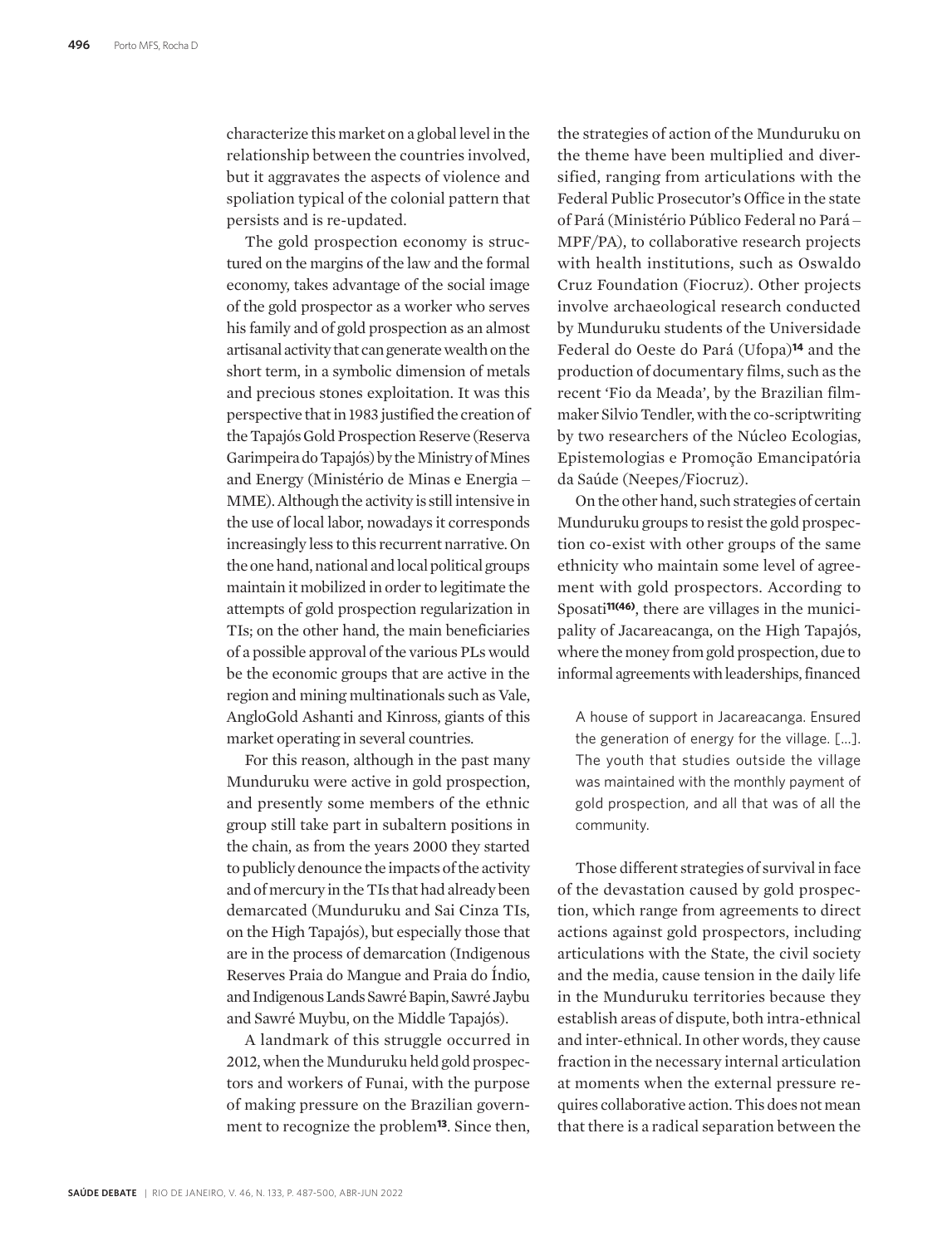various villages: if the issue of gold prospection divides them, other issues mobilize articulations, such as the struggle for the demarcation of the territories and against the construction of dams along the Tapajós River basin. Due to geological characteristics, the Tapajós and Teles Pires rivers have many waterfalls, which makes them advantageous for the installation of small hydroelectric power plants. A recent survey made by the Munduruku and their allies identified 43 points along the basin that are considered by the Brazilian State as having great potential for this type of power plant, which could together generate up to 30 MW**15**.

The multiplicity of conflicts within the Munduruku people's territory poses the need of a minimal degree of internal agreements, so even with the tensions produced by gold prospection on several dimensions of daily life, they continue to build mechanisms of political cohesion in face of the various forces that pressure them. There are, however, periods when the correlations of political and economic forces produce rupture in this tense internal balance and in the relationship with gold prospectors, and violence takes the place of negotiation and public denounces.

This is what happened in November 2012, when Adenilson Kirixi Munduruku was murdered. The case became a symbol of the Munduruku's struggle for their territory, and initiated a long period of tensioning. The Munduruku denounced many times the State's leniency towards the investigation and judgment of the case, and the truculence of the Federal Police that under the allegation of combating illegal gold prospection caused violence in the High Tapajós villages, as during the so-called Eldorado Operation16 (Operação Eldorado), when the indigenous leader Adenilson Kirixi Munduruku was murdered.

The most recent situation of violence occurred on March 25, 2021, when a group of gold prospectors, some of them belonging to the Munduruku people, invaded and set fire on the sites of three Munduruku associations: Munduruku Wakoborun Women's Association

(Associação das Mulheres Munduruku Wakobor n), Da'uk Association (Associação Da'uk) and Arikico Association (Associação Arikico); in the last one also functioned the Munduruku Ipereg Ayu Movement (Movimento Munduruku Ipereg Ayu) and the High Tapajós Munduruku Indigenous Council (Conselho Indígena Munduruku do Alto Tapajós ‒ Cimat), as denounced by these entities in an open letter publicized on that occasion**16**. This event occurred in the wake of the intensification of gold prospection in the Munduruku territory and the political strengthening of pro-gold prospection groups due to the federal government's public signalization that the activity would be legalized and that Ibama's surveillance actions would be weakened.

This type of situation points to the complexity of the political and territorial context of the region, where since the colonial times the State's actions have contributed to the fraying of intra-ethnical relationships and to an increasing process of vulnerabilization of the Munduruku people that exposes them simultaneously to environmental risks and violence, which many times is fratricidal. This is the effect of an indigenist policy that does not recognize the indigenous peoples' autonomy to decide about their own future. On the contrary, it pressures them towards the difficult dilemma between abandoning their way of life and becoming incorporated into the activities that destroy their territories, at times despite their own people's collective decisions; or towards an uneven and difficult confrontation, that leads them simultaneously to conflicts with powerful State and social forces. Although officially the indigenous people's extermination is not affirmed as a State policy as in the colonial period, political actions and omissions have been leading to the same outcomes, which became more obvious with the COVID-19 pandemic, but also occurs with innumerable actions in the region, such as the support to gold prospection, mining, agribusiness, and land grabbing, which are behind the neo-extractivist model.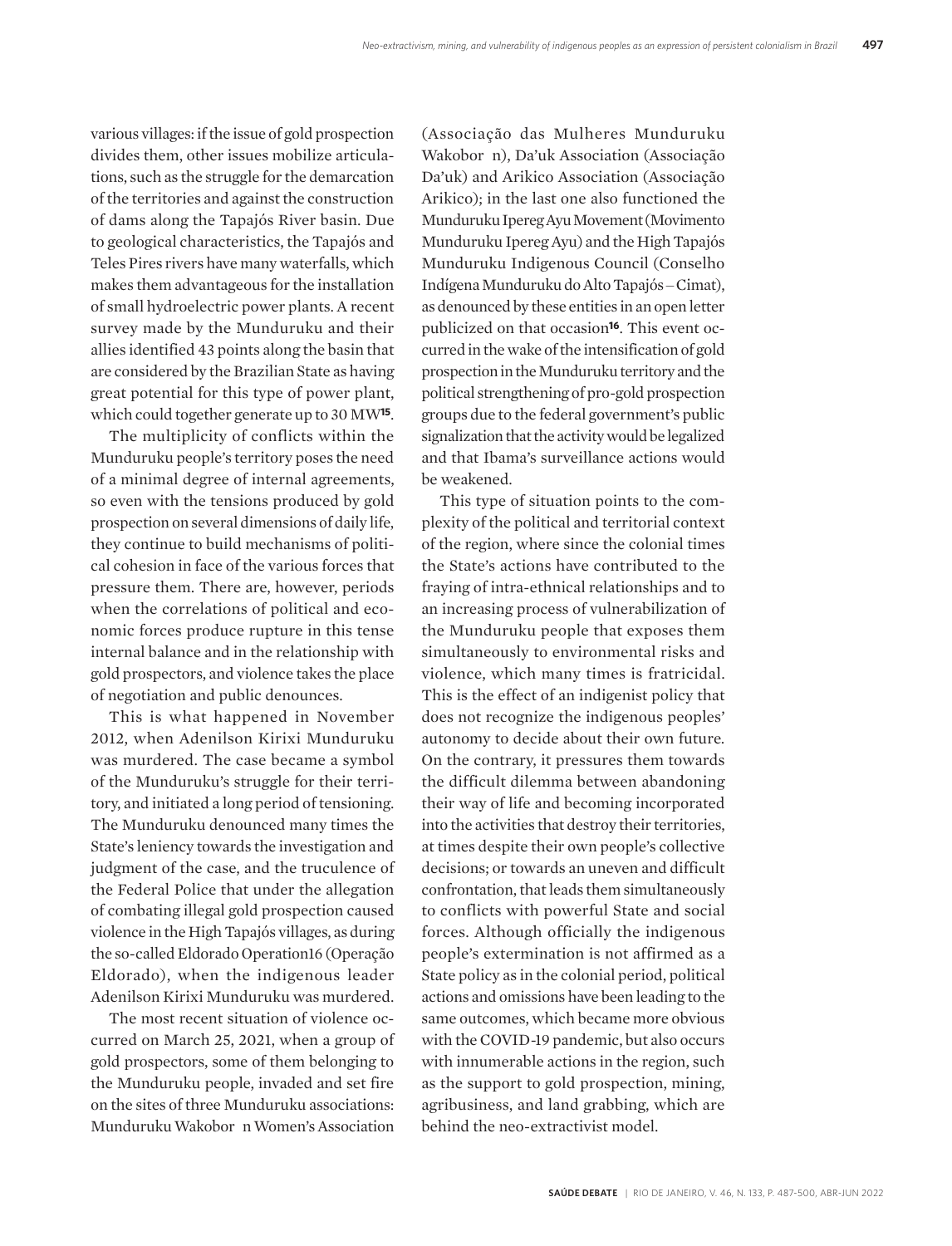#### **Final considerations: the present crisis requires surpassing the neoextractivist development model**

We believe that the defense of territorial and health rights of the indigenous peoples implies a deepening of the interdisciplinary and intercultural dialogue between the academia and the entirety of the Brazilian society with these peoples, not only to defend the sustainability of ecosystems and preserve the environment, but also to prepare with more clarity for the necessary civilizatory transition, in face of the various ongoing crises and injustices. We understand that the present picture of environmental degradation and threats to the rights of indigenous peoples in regions as the Amazonian is deeply linked to the neo-extractivist model, in which gold prospection is inserted. This case is especially relevant to understand the specificity of neo-extractivism and its political, economic, sanitary and environmental consequences.

With the end of the Bretton Woods agreement in 1971, gold stopped being a financial backing of the international financial system to become a commodity**18**. At the first moment, this turn caused a strong increase on the price of gold and a run to the various auriferous reserves in the world, including in Brazil and the Tapajós region by means of artisanal gold prospection, which incorporates investments in its mechanization that amplify the socio-environmental impacts. As this process was poorly regulated by the State and had intense participation of economic agents from the lower circuits of capitalism, neo-extractivism involving illegal gold prospection has strong connections with illicit activities, which results in an even more violent dimension of its expansion.

Since gold is a wealth source with economic, political and symbolic expression that assumes growing influence in politics and within the government, tensions and contradictions are generated between the modernizing and developmentist vision of the State and the setbacks of

neo-extractivism in the continuity of what we name persistent 'gold-standard' colonialism in the region. The violence and spoliation characteristics of the radical exclusions and the abyssal lines of colonialism**3** assume contours similar to those of the previous centuries in the Americas, now in the twenty-first century, colliding with the civilizatory claims of the Democratic State based on the Rule of Law.

In this sense, neo-extractivism is linked to the expansion of social fascism and extremeright groups that unite not only racist, authoritarian and negationist forces with those of the financial capital and representatives of neo-liberalism, but also with those based on activities of the lower circuits, such as gold prospection and commerce, land grabbing, private security and extermination groups. In the urban context, there are similar expressions of the lower circuits, growing in not only the narco-traffic, but also in militias and political-ideological groups that contradictorily propagate the use of violence against criminality and are opposed to groups that defend human rights.

We believe that by discussing the economics and the political ecology of neo-extractivism in Brazil, we can contribute to the understanding of economic, political and cultural dynamics that disembogue into the abyss of social fascism in the country, especially after the unconstitutional impeachment of former President Dilma Rousseff in 2016. At the time, without much clarity, there was a growth of far-right groups that reached unprecedented political-institutional power since the latest presidential election, with the support of political forces such as the agribusiness, which shortly before were part of the coalition government of the Workers' Party (Partido dos Trabalhadores ‒ PT). Along this article, we sought to present elements to connect the neoextractivist model and the recently ongoing political-institutional changes that are clearly and markedly anti-indigenist.

Therefore, the present democratic, socio-environmental and sanitary crisis requires, besides the antiracist struggle, the struggle for economic and technological sovereignty and, furthermore,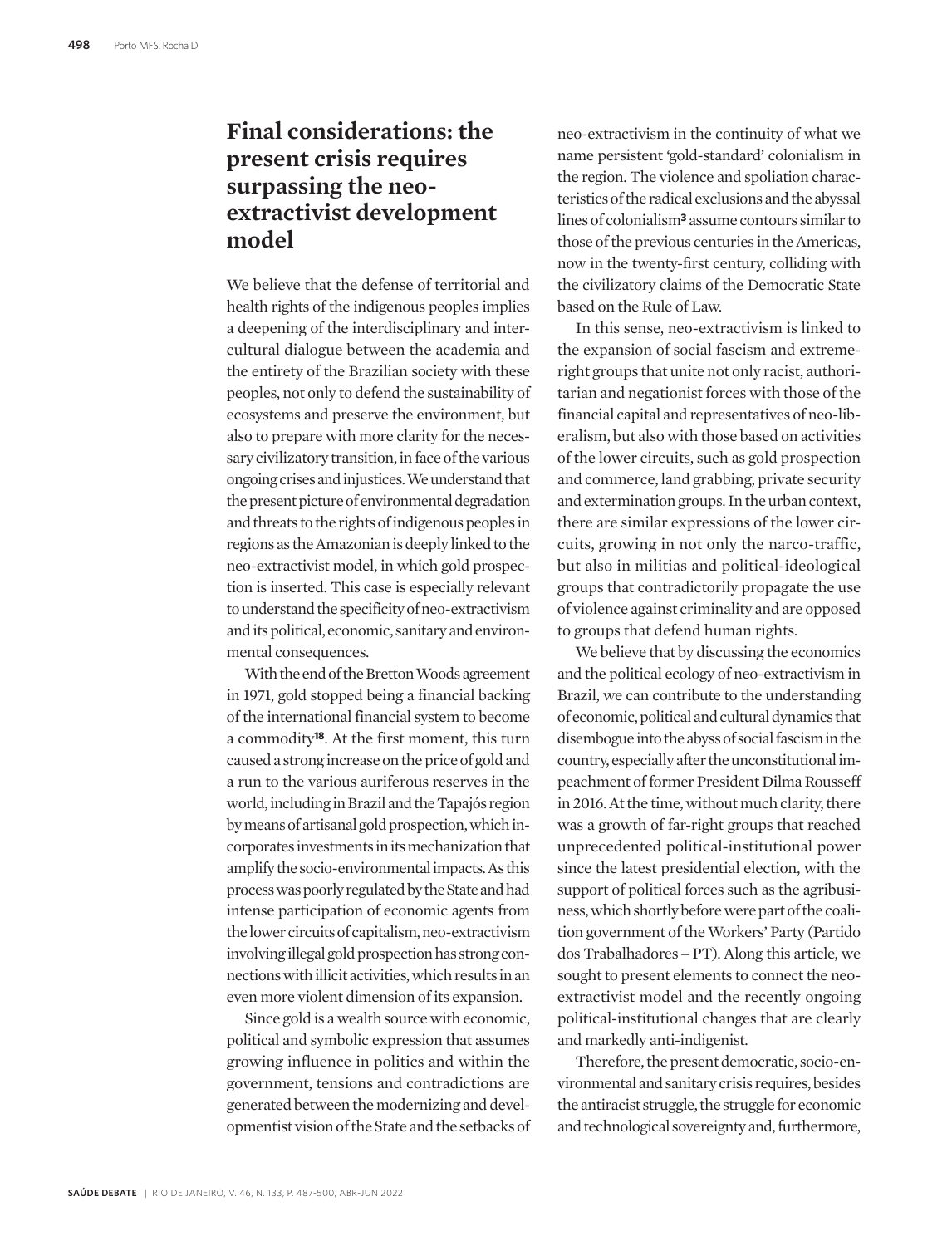the struggle for alternatives to the developmentist and neo-extractivist model. It is about struggles for cognitive justice that require new forms of thinking and feeling, articulating reason and affection, using the heart (*coracionar*)**2**, and this is part of the challenges of the academia in this and in the next generations.

The challenges to overcome such problems are not easy, but demand necessarily a transition to economies and ways of social organization with more harmony between society and nature. The case of the indigenous peoples and the struggle of the Munduruku for the demarcation of their lands and in facing the gold prospection represents more than an isolated case of resistance. We can learn with them how to reinvent other forms of territoriality, public policies and more solidary economies in the direction of possible futures that are more fair, inclusive and sustainable, tough difficult to imagine in the present developmentist, neo-extractivist and conservative scene. Therefore, we suggest that all who read this essay watch the mid-length film 'Garimpo, natureza e conflitos ambientais no Médio Tapajós'**19** ('Gold prospection, nature and environmental conflicts in the Middle Tapajós', free translation) (https://bit.ly/3J89WCa), produced in partnership between Neepes/Fiocruz,

Pariri Association (Associação Pariri) and the audiovisual producer Couro de Rato. It brings the voices of the Munduruku themselves with their wisdom, so that we can all understand what is presently at stake at the Tapajós River.

A way of making this problem explicit was recently formulated to us by the Munduruku in a fieldwork, by means of the following question: why do the *Pariwat* (white men) kill and die so much for gold if we do not see its application in products that are used in daily life? The Munduruku know that the ornamental use in neck chains and bracelets represent only a slight amount of the gold extracted from the region. So, where is this gold being taken to and what interests do they serve? Answering this question to the Munduruku also means answering to ourselves: until when and what must we do to stop killing and dying for material wealth that prevents life on the planet and happiness to so many human beings?

#### **Collaborators**

Porto MFS (0000-0002-9007-0584)\* and Rocha D (0000-0002-7909-2125)\*, equally contributed to the writing of the manuscript.  $\blacksquare$ 

#### **References**

- 1. Wallerstein I. The capitalist world-economy. Cambridge: Cambridge University; 1979.
- 2. Porto MFS, Rocha DF, Fasanello MT. Saúde, ecologias e emancipação: conhecimentos alternativos em tempos de crise(s). São Paulo: Hucitec; 2021.
- 3. Santos BSS. O Fim do império cognitivo. Coimbra: Almedina; 2018.
- 4. Rocha DF, Porto MFS. A vulnerabilização dos povos indígenas frente ao COVID-19: autoritarismo político e a economia predatória do garimpo e da mineração como expressão de um colonialismo persisten-

\*Orcid (Open Researcher and Contributor ID).